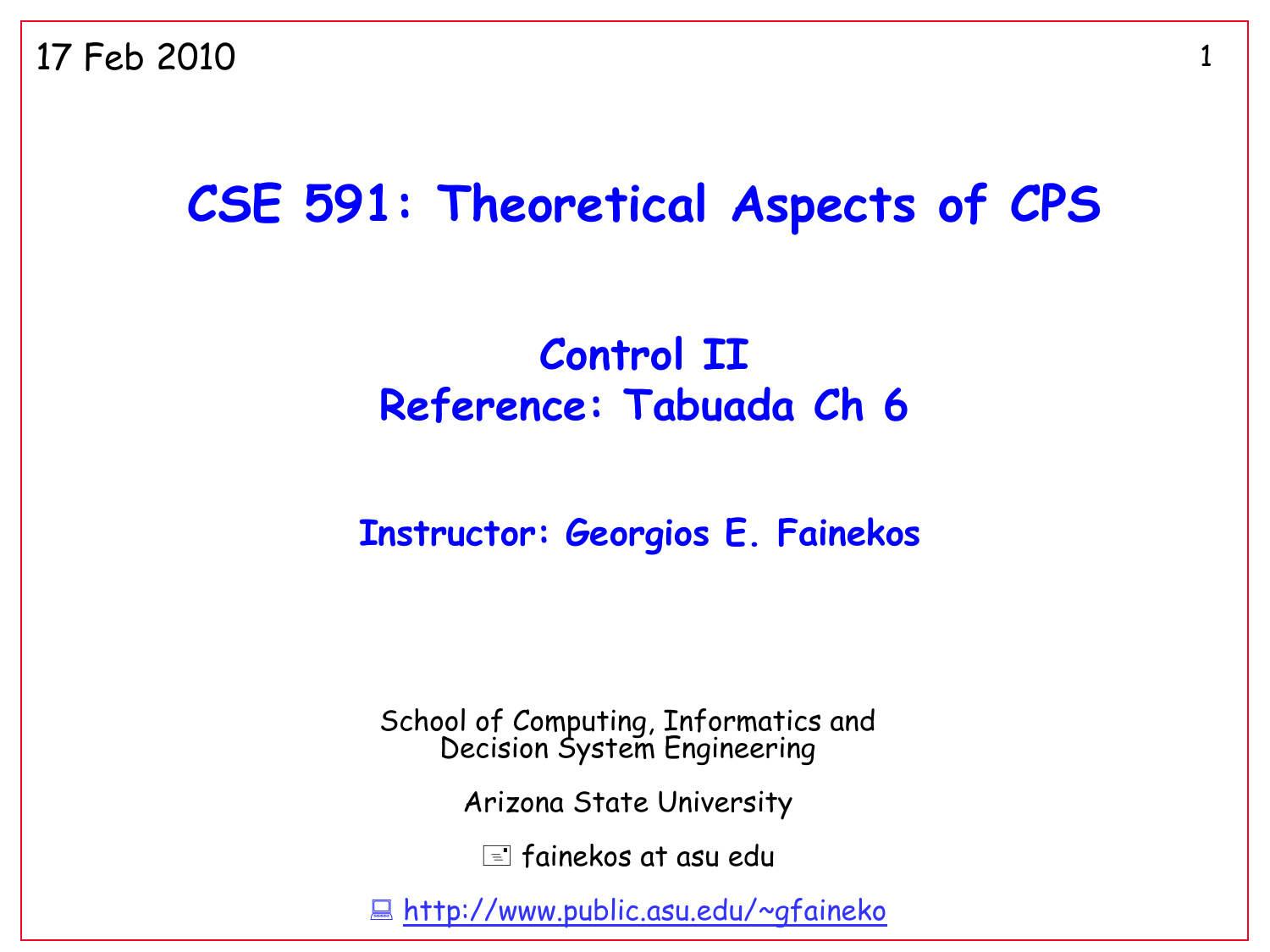#### Last class: Safety games 2

• Can we find a controller  $\mathsf{S}_{\mathsf{c}}$  such that  $\mathsf{B}^{\mathsf{w}}(\mathsf{S}_{\mathsf{c}}\mathsf{x}_{\mathsf{I}}\mathsf{S}_{\mathsf{a}})\subseteq\mathsf{W}^{\mathsf{w}}$ 

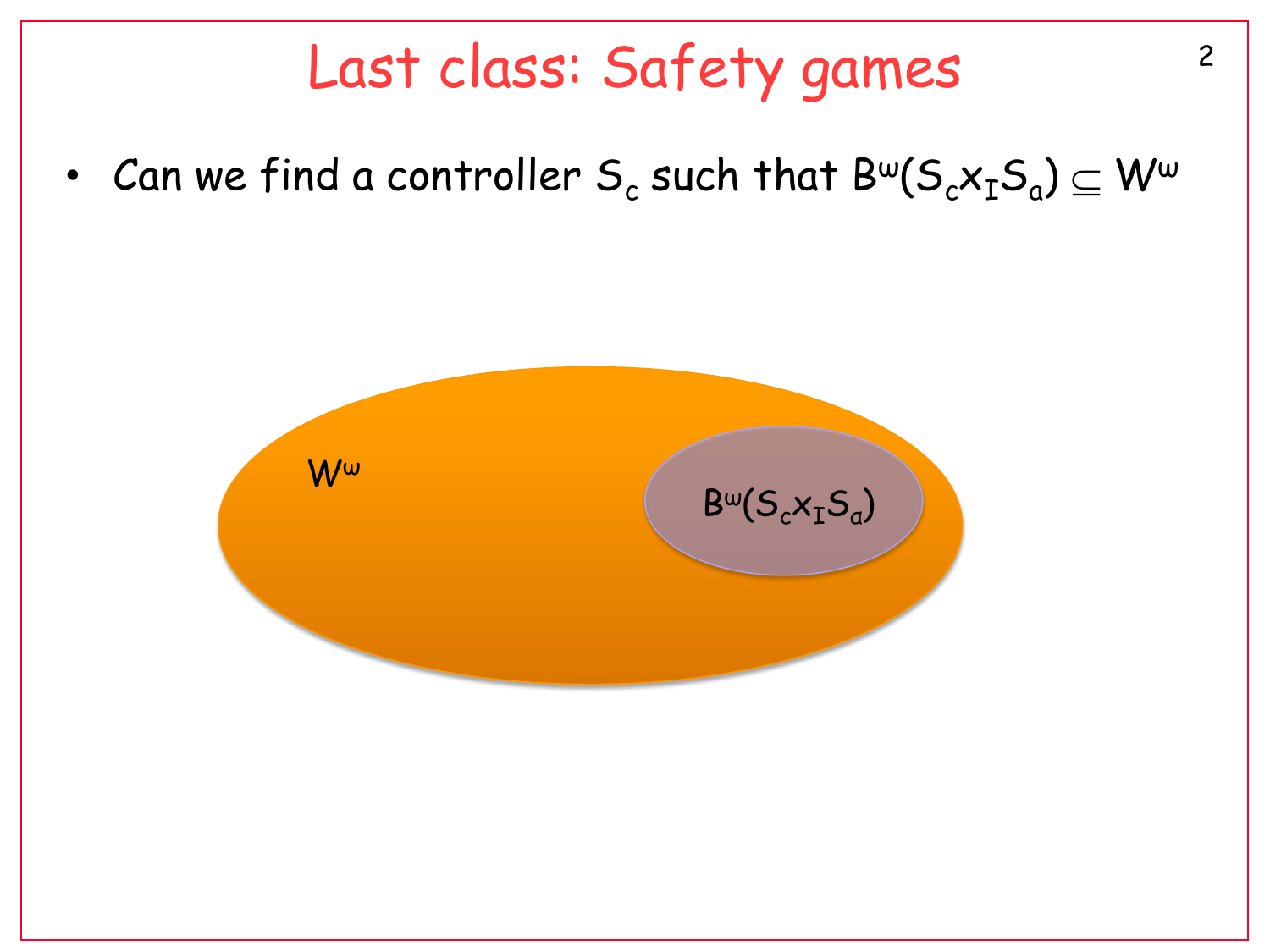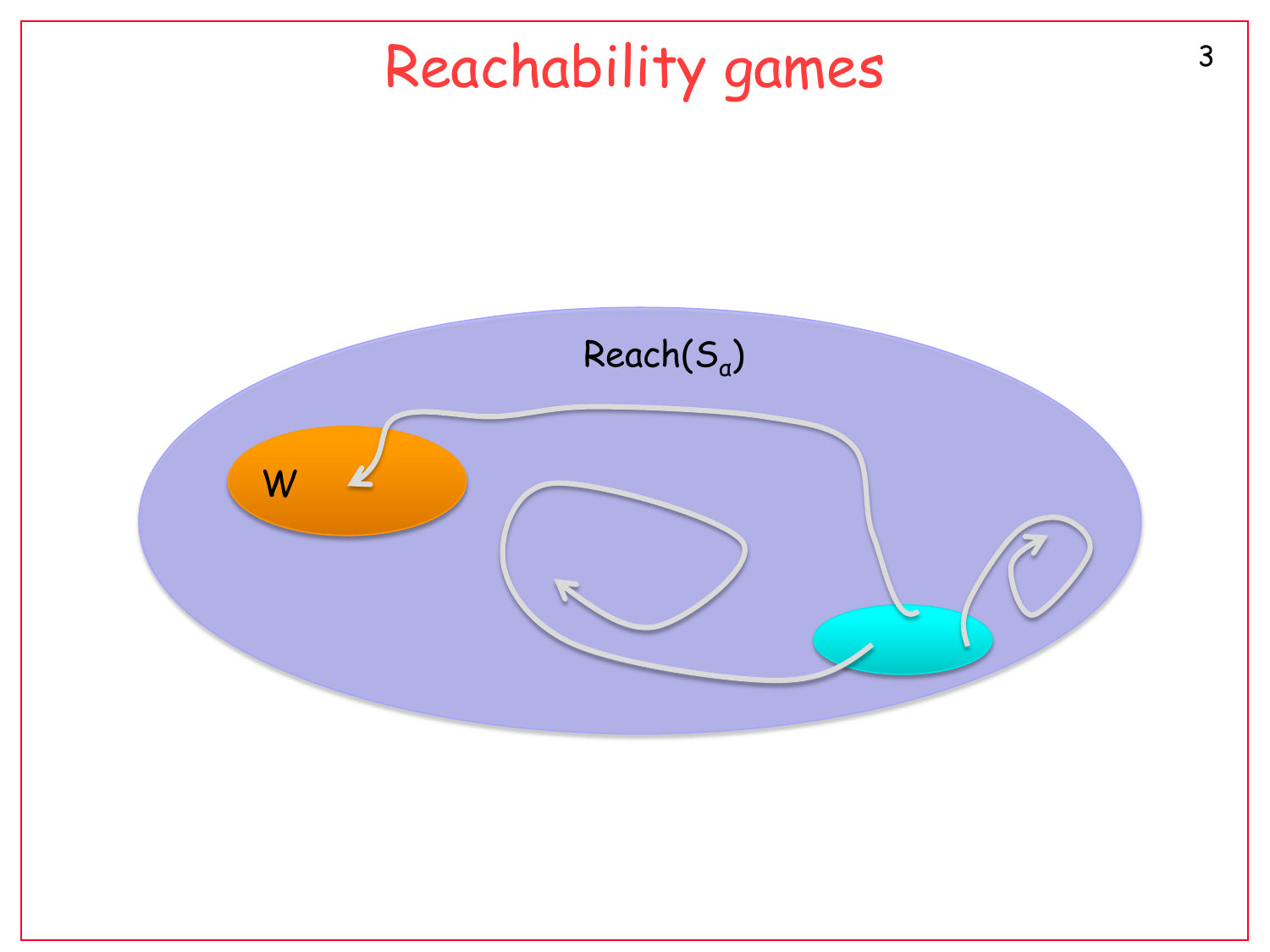# <sup>4</sup> Reachability games

• Can we find a controler  $\mathsf{S}_{\mathsf{c}}$  such that the output trajectories of  $\mathsf{S}_\mathsf{c}\mathsf{x}_\mathsf{F}\mathsf{S}_\mathsf{a}$  reach a set W?

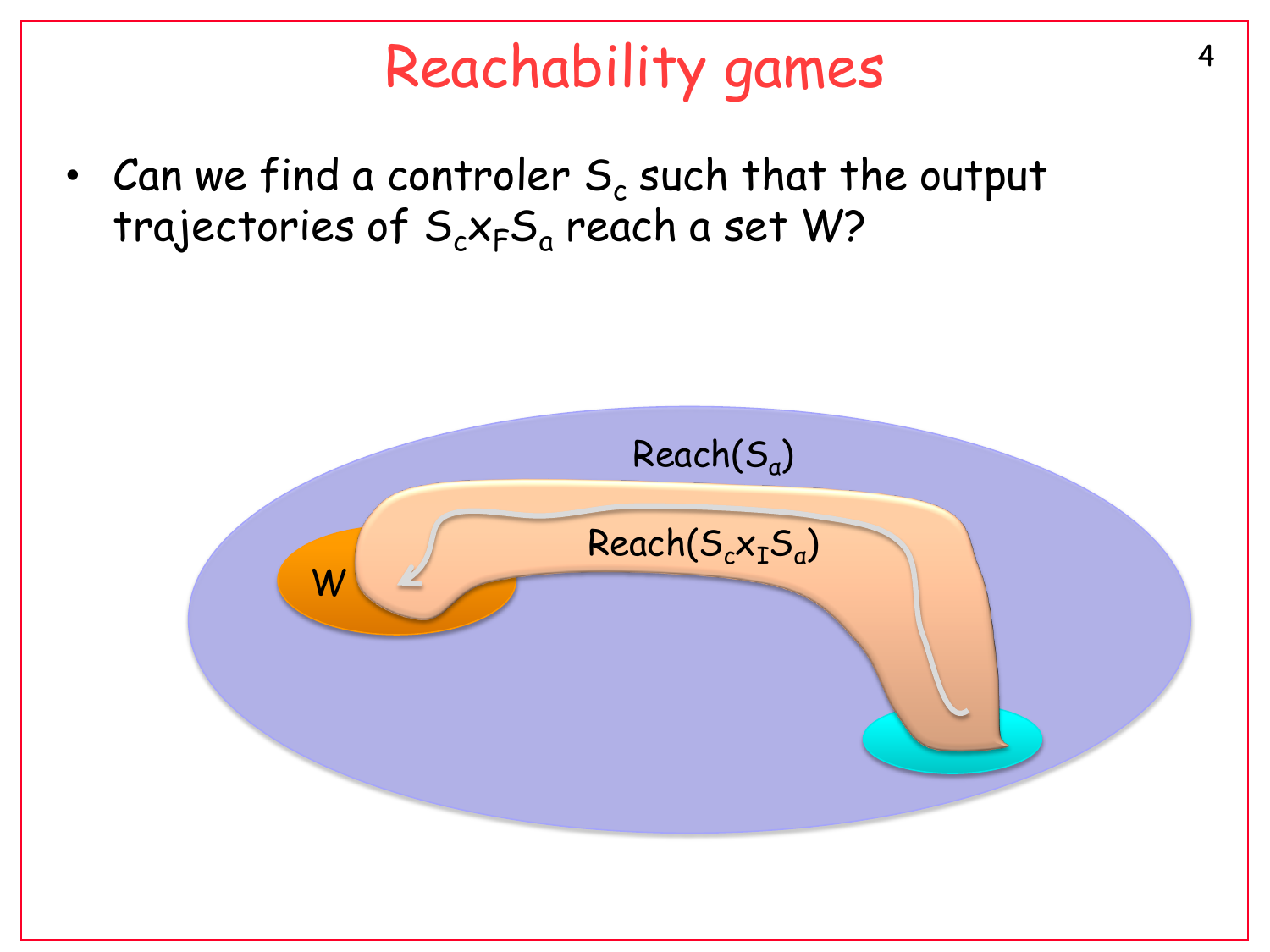# Reachability game by the state of the state of the state of the state of the state of the state of the state o

- Let S<sub>a</sub> with Y<sub>a</sub> = X<sub>a</sub> and H<sub>a</sub> = 1<sub>Xa</sub> and W $\subseteq$ X<sub>a</sub> be the set of states. Does it exist controller  $\mathsf{S}_{\mathsf{c}}$  s.t.
	- 1. S<sup>c</sup> is feedback composable with S<sup>a</sup>
	- 2. For every maximal behavior  $y \in B(S_c x_F S_a) \cup B^{\omega}(S_c x_F S_a)$  there exists k=0 s.t.  $y_k \in W$
- A reachability game is solvable when  $S_c$  exists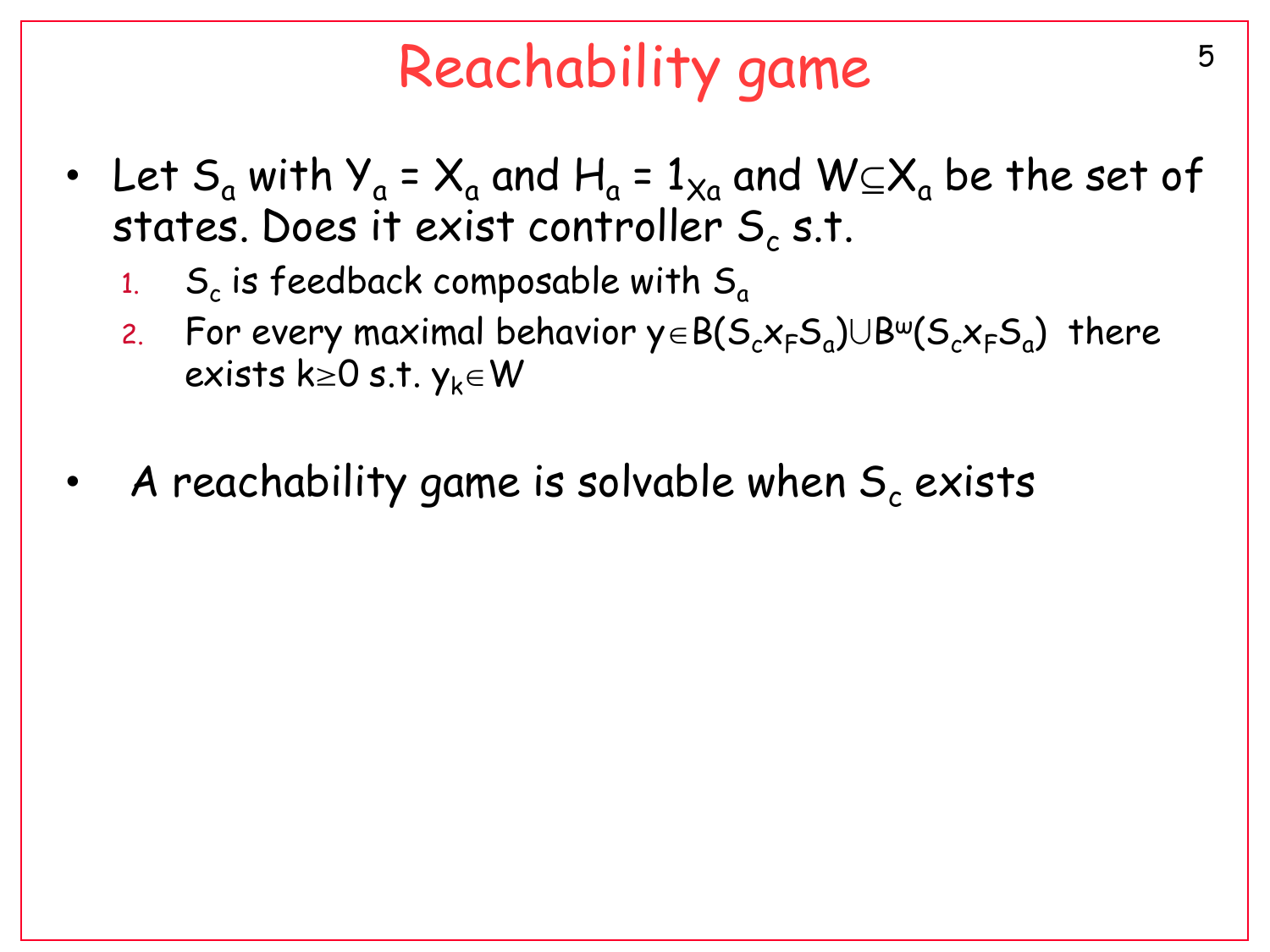# Reachability game

- Fixed-point operator  $G_W$ : 2<sup>X</sup>  $\rightarrow$  2<sup>X</sup>:  $G_{\mathsf{W}}(\mathsf{Z})$  = {x $\in$ X | x $\in$ W or  $\exists$ u $\in$ U(x). $\varnothing$ ≠<code>Post</code><sub>u</sub>(x) $\subseteq$ Z}
- $G_W$  is order preserving
- Given a fixed-point Z of  $G_W$ , we can construct a controller
- Theorem 6.10 A reachability game with goal set W is solvable iff the least fixed-point Z of  $G_W$  satisfies  $Z \cap X_0 \neq \emptyset$ .  $\mathsf{Z}$  =  $\mathsf{lim}_{\mathsf{i}\to\infty} \mathsf{G}^\mathsf{i}\mathsf{w}(\phi)$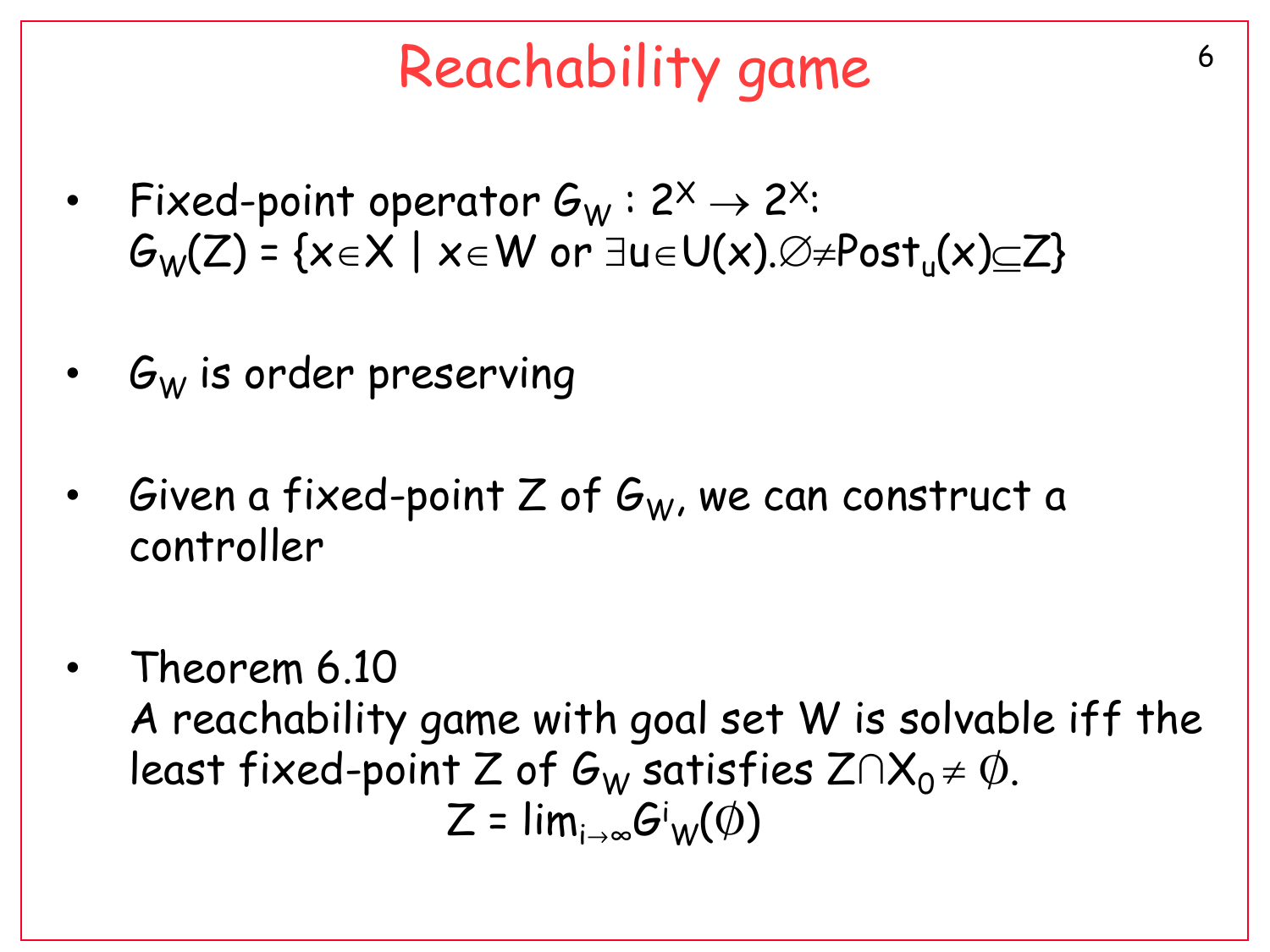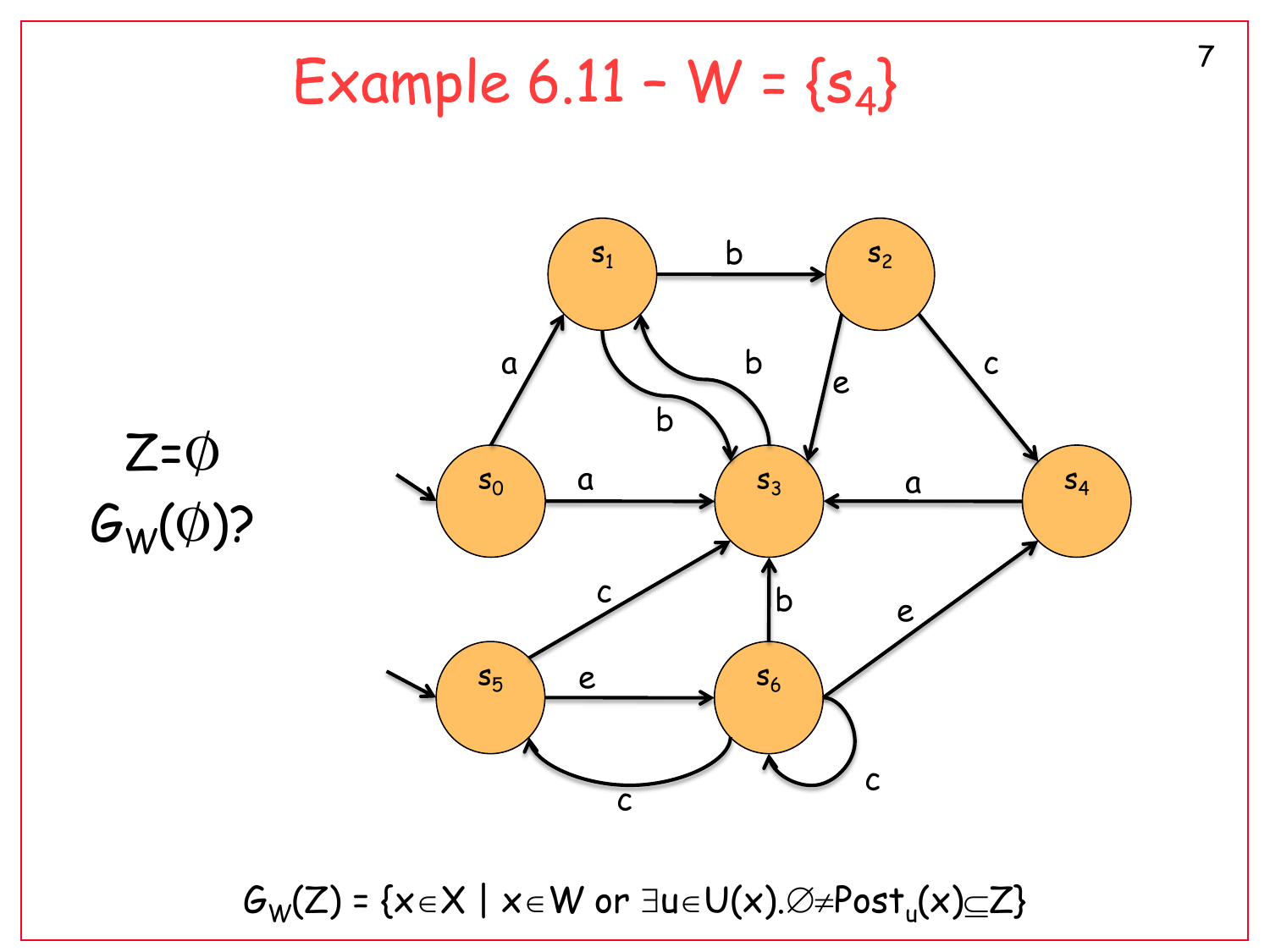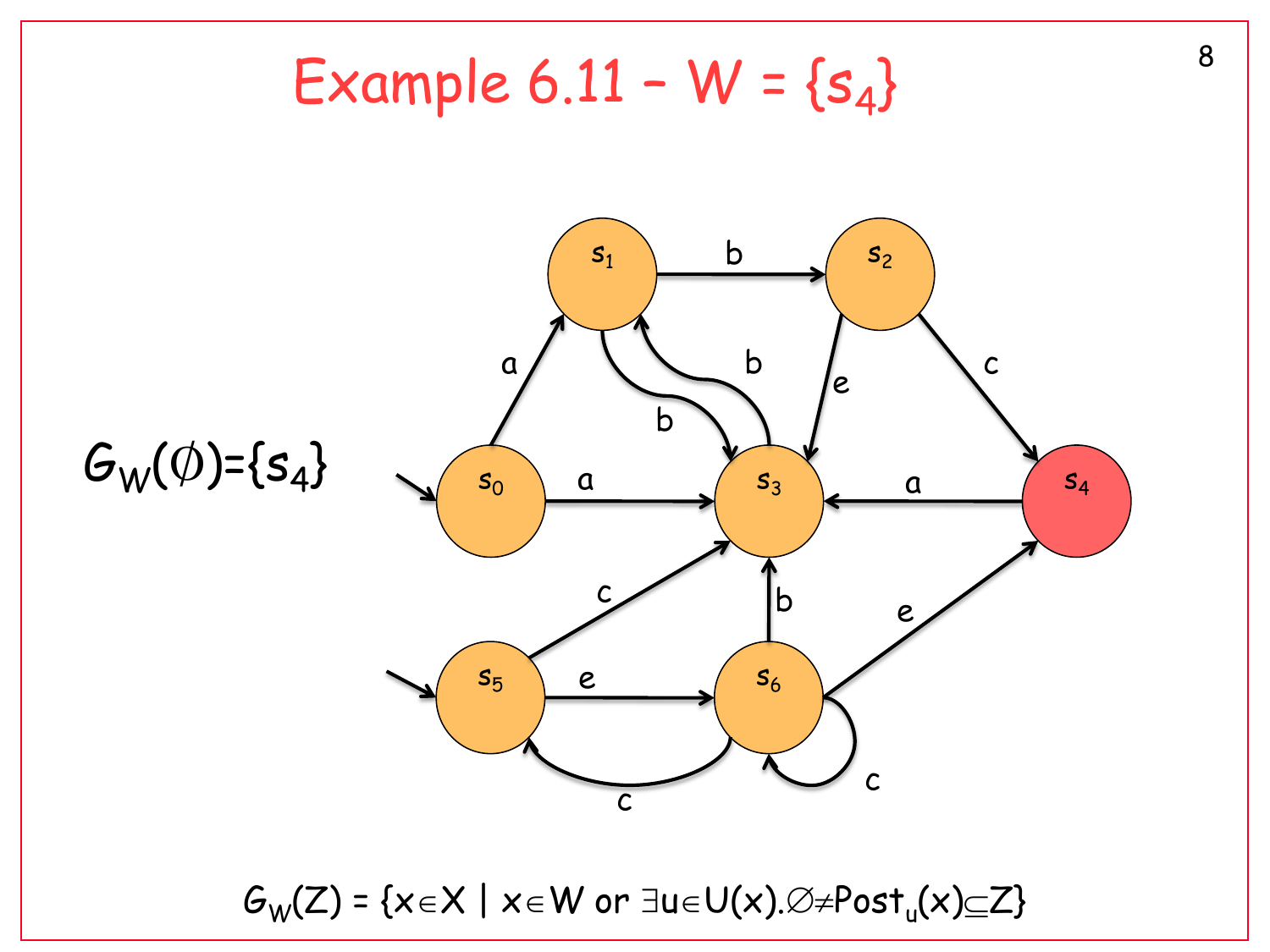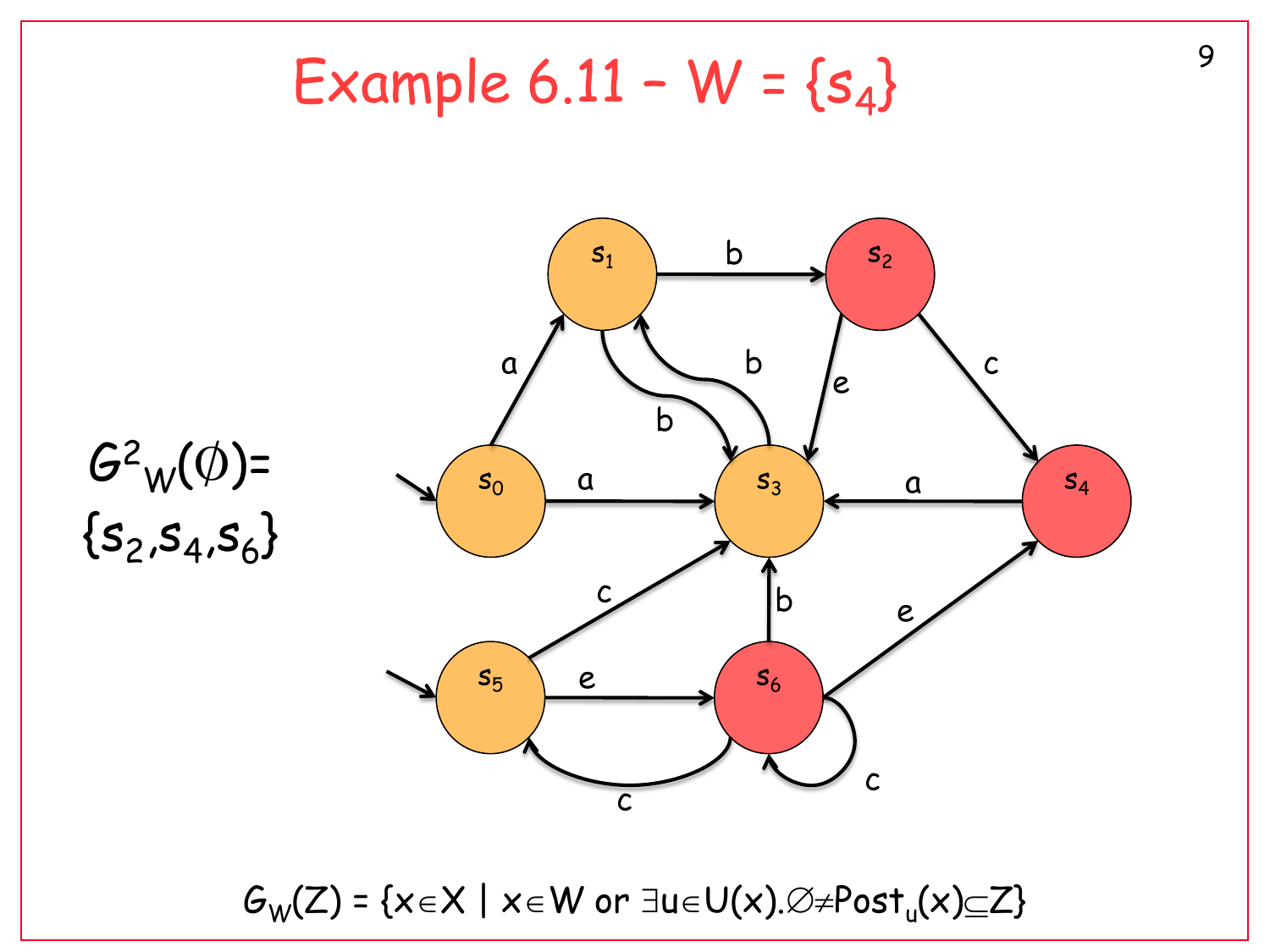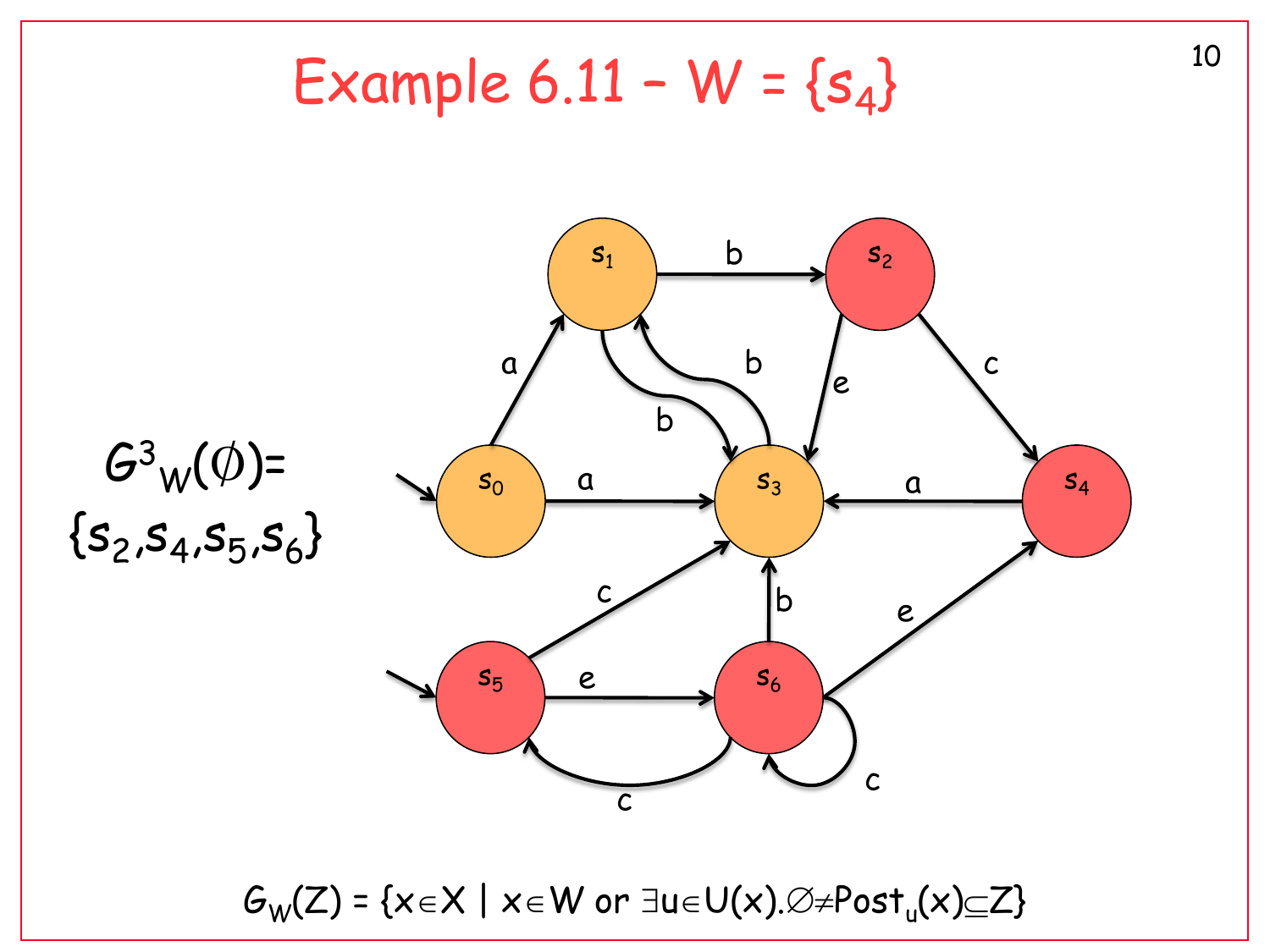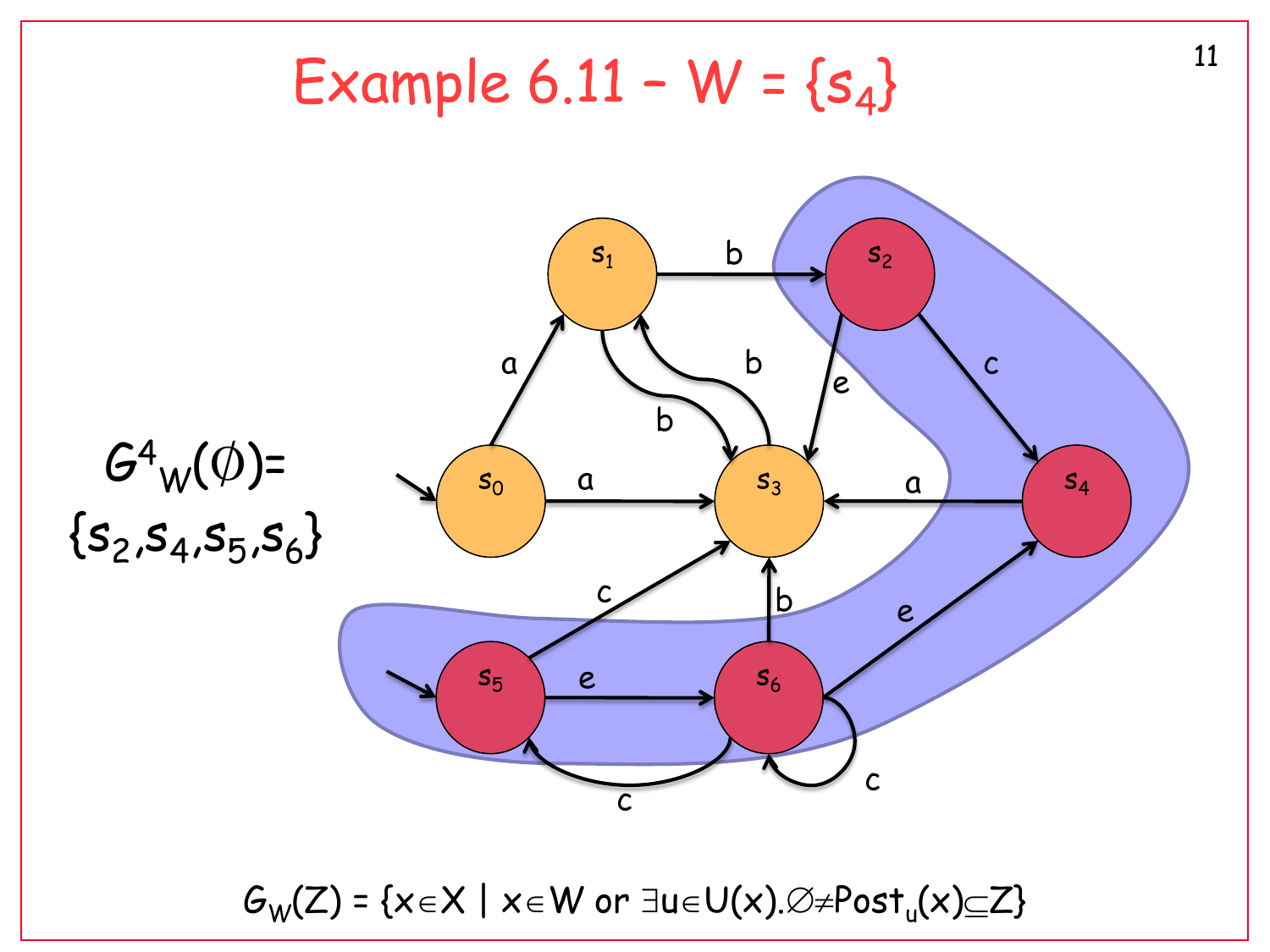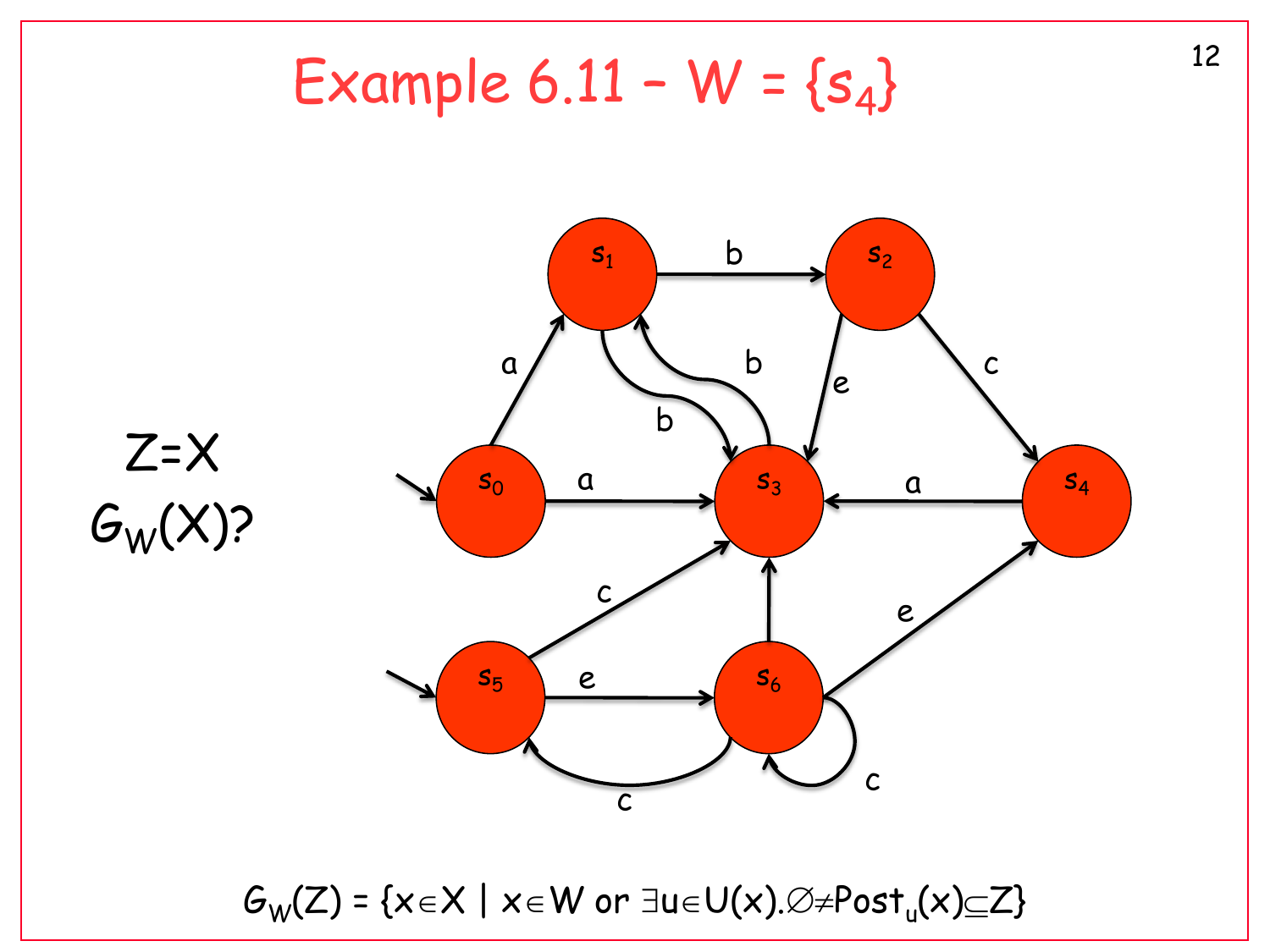# <sup>13</sup> Behavioral games

- (Behavior inclusion hame) Consider  $S_a$  and the specification  $\mathsf{S}_\mathsf{b}$  with  $\mathsf{Y}_\mathsf{a}$  =  $\mathsf{Y}_\mathsf{b}.$  Does there exist controller  $\mathsf{S}_{\mathsf{c}}$  s.t.
	- 1. S<sup>c</sup> is feedback composable with S<sup>a</sup>
	- 2. S<sub>c</sub>x<sub>F</sub>S<sub>a</sub> is nonblocking
	- 3.  $S_c x_F S_a \leq_R S_b$
- A behavior inclusion game is solvable when  $S_c$  exists
- $\;$  If  $S_{\mathsf{b}}$  is output deterministic, then behavioral games can be reduced to similarity games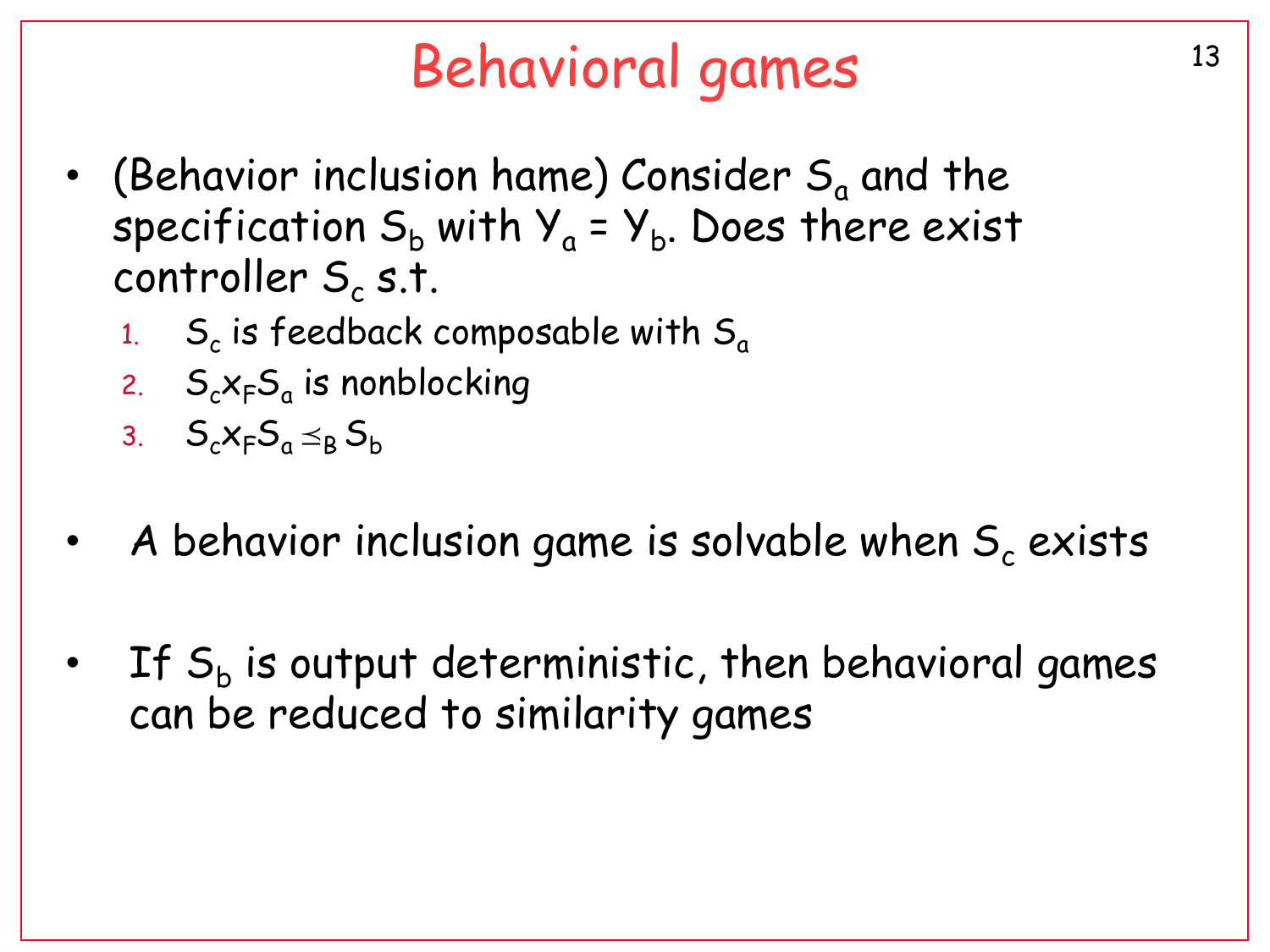# Similarity games 14

- (Simulation game) Consider  $S_a$  and the specification  $S_b$ with Y $_{\mathrm{a}}$  = Y $_{\mathrm{b}}$ . Does there exist controller S $_{\mathrm{c}}$  s.t.
	- 1. S<sup>c</sup> is feedback composable with S<sup>a</sup>
	- 2.  $S_c x_F S_a$  is nonblocking
	- 3.  $S_c x_F S_a \leq_S S_b$
- A simulation game is solvable when  $S_c$  exists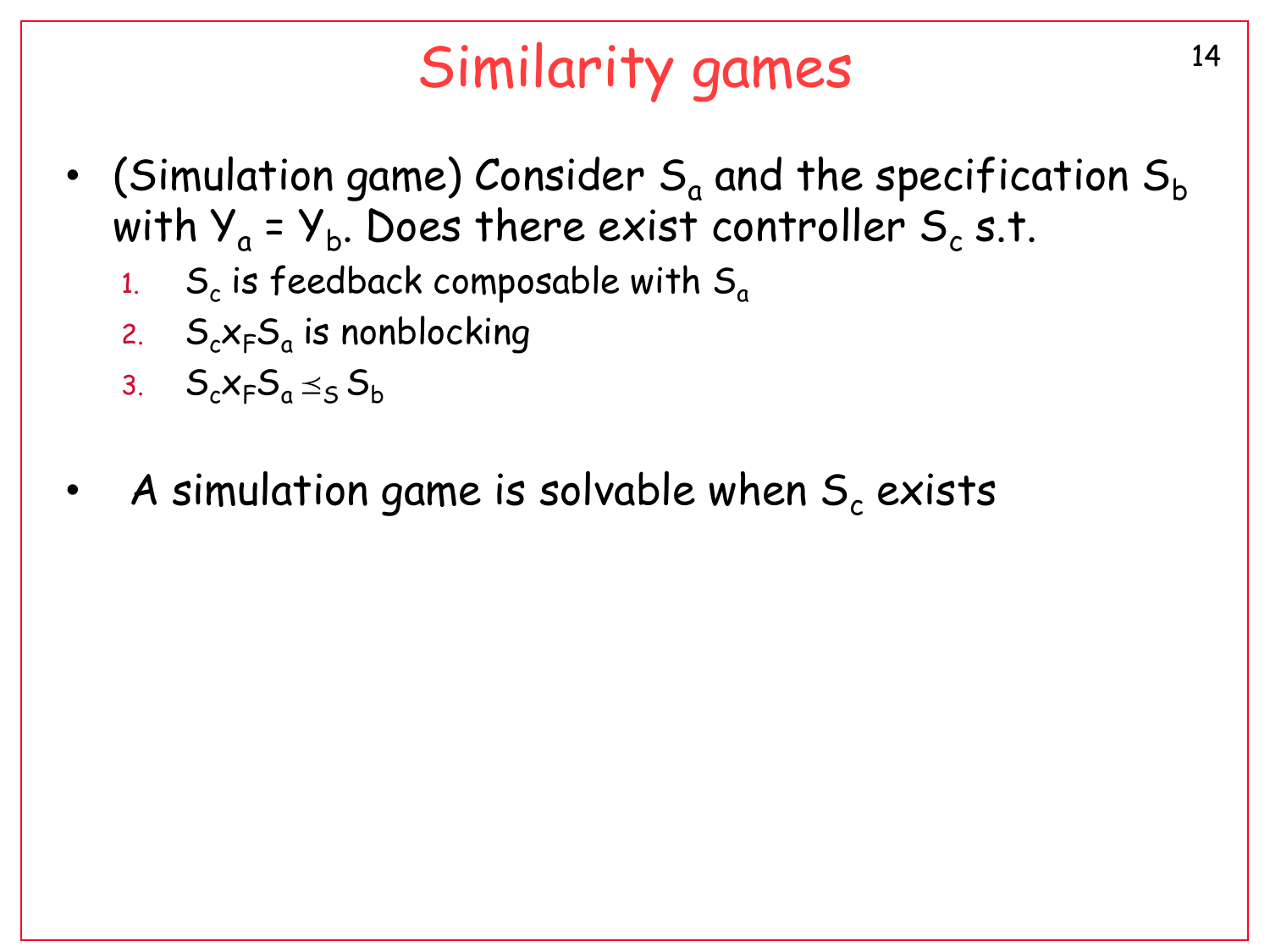### Simulation game 15

- Fixed-point operator  $F_c: 2^{Xa \times Xb} \rightarrow 2^{Xa \times Xb}$  with def:  $(\mathsf{x}_{\mathsf{a}}\!,\!\mathsf{x}_{\mathsf{b}}\!)\in\mathsf{F}_\mathcal{C}(\mathsf{Z})$  for some  $\mathsf{Z}\subseteq\mathsf{X}_{\mathsf{a}}\mathsf{x}\mathsf{x}\mathsf{X}_{\mathsf{b}}$  if
	- $\cdot$   $H_a(x_a) = H_b(x_b)$
	- $\cdot$   $(x_a x_b) \in Z$
	- $\cdot$   $\exists$ u<sub>a</sub>∈U<sub>a</sub>(x<sub>a</sub>).  $\forall$ x<sub>a</sub>'∈Post<sub>ua</sub>(x<sub>a</sub>) there exists  $\bm{\varkappa_{\sf b}} \stackrel{\sim}{\rightarrow} \bm{\varkappa_{\sf b}}'$ ' with  $(x'_{a},x'_{b})\in Z$ **u**  $\mathsf{x}_{\mathsf{b}} \xrightarrow[\mathsf{b}]{\mathsf{u}_{\mathsf{b}}} \mathsf{x}$
- $\;\;$   $\mathsf{F}_\mathcal{C}$  is order preserving
- $\;$  Given a fixed-point Z of  $\mathsf{F}_\mathcal{C}$ , we can construct a controller
- Theorem 6.15 A simulation game is solvable iff the greatest fixed-point  $Z$  of  $F_C$ satisfies  $Z \cap (X_{00} \times X_{b0}) \neq \emptyset$ .

$$
Z = \lim_{i \to \infty} \mathrm{Fi}_c(X_a \times X_b)
$$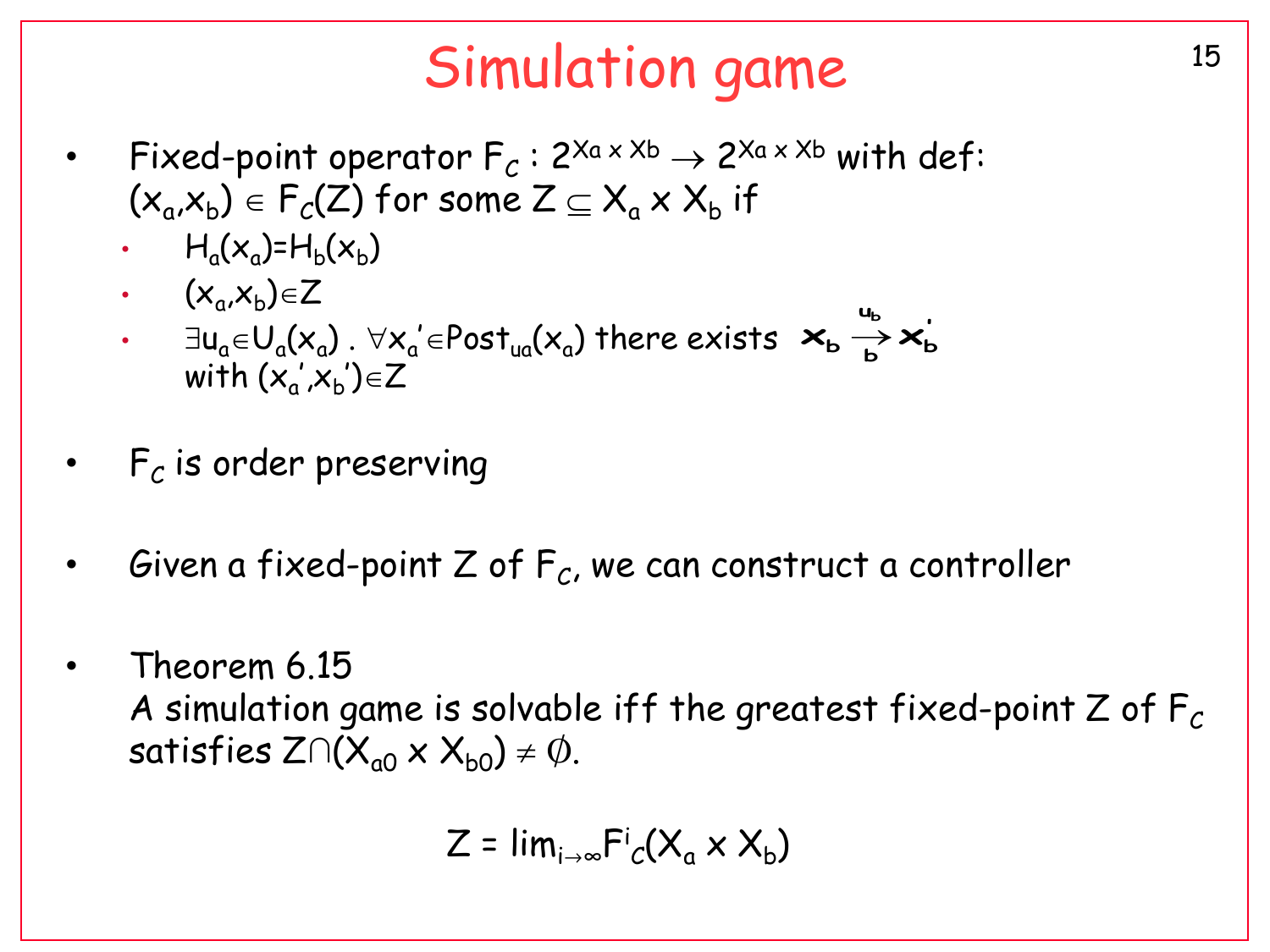#### Remarks

- Proposition 6.17: The controller determined by the greatest fixed-point is the least restrictive controller
- If  $S_a$  cannot be initialized, then we can replace  $Z\cap(X_{a0}\times X_{b0})\neq\emptyset$  with  $X_{a0}$  =  $\pi_{a}(Z\cap(X_{a0}\times X_{b0}))$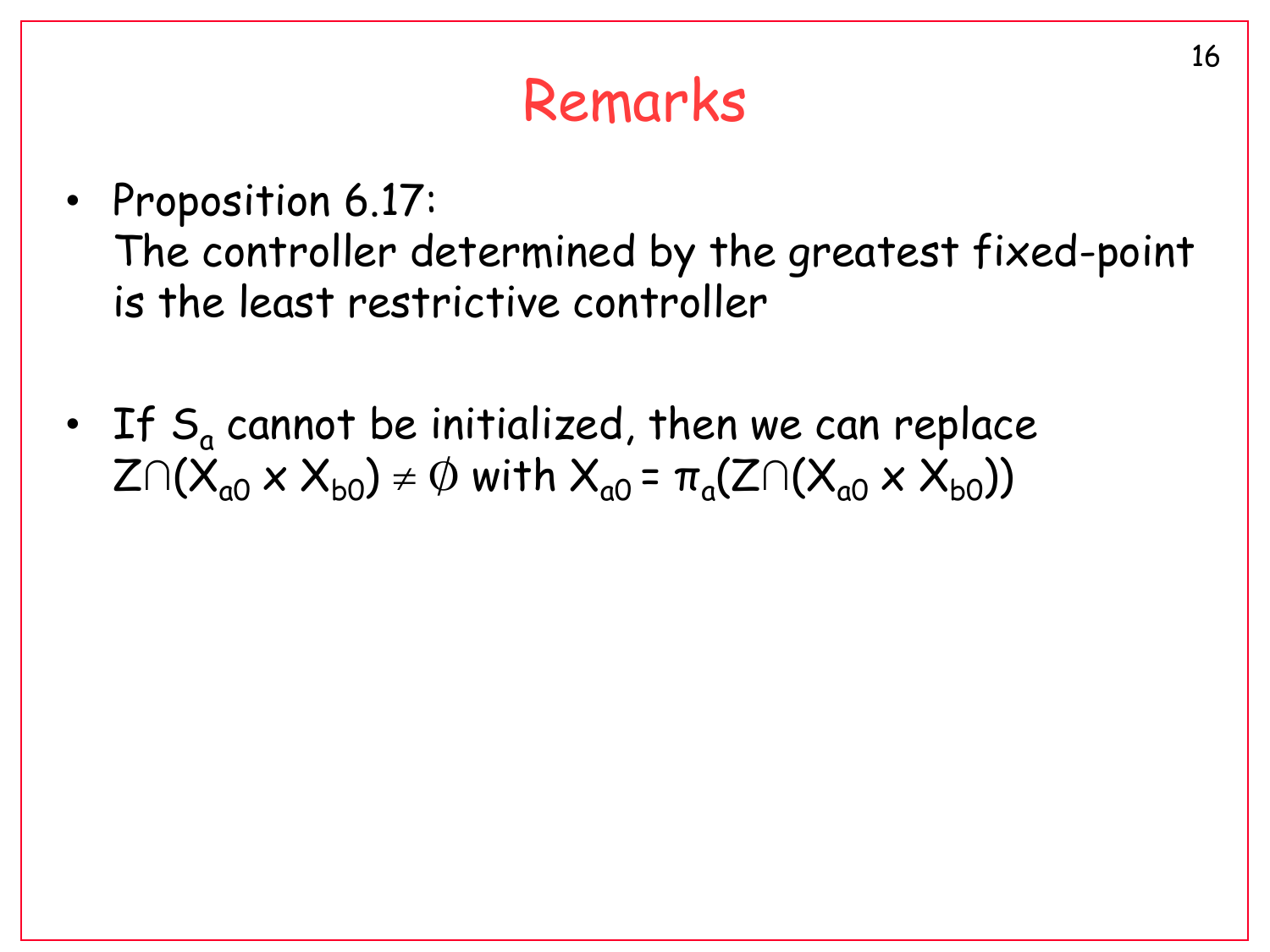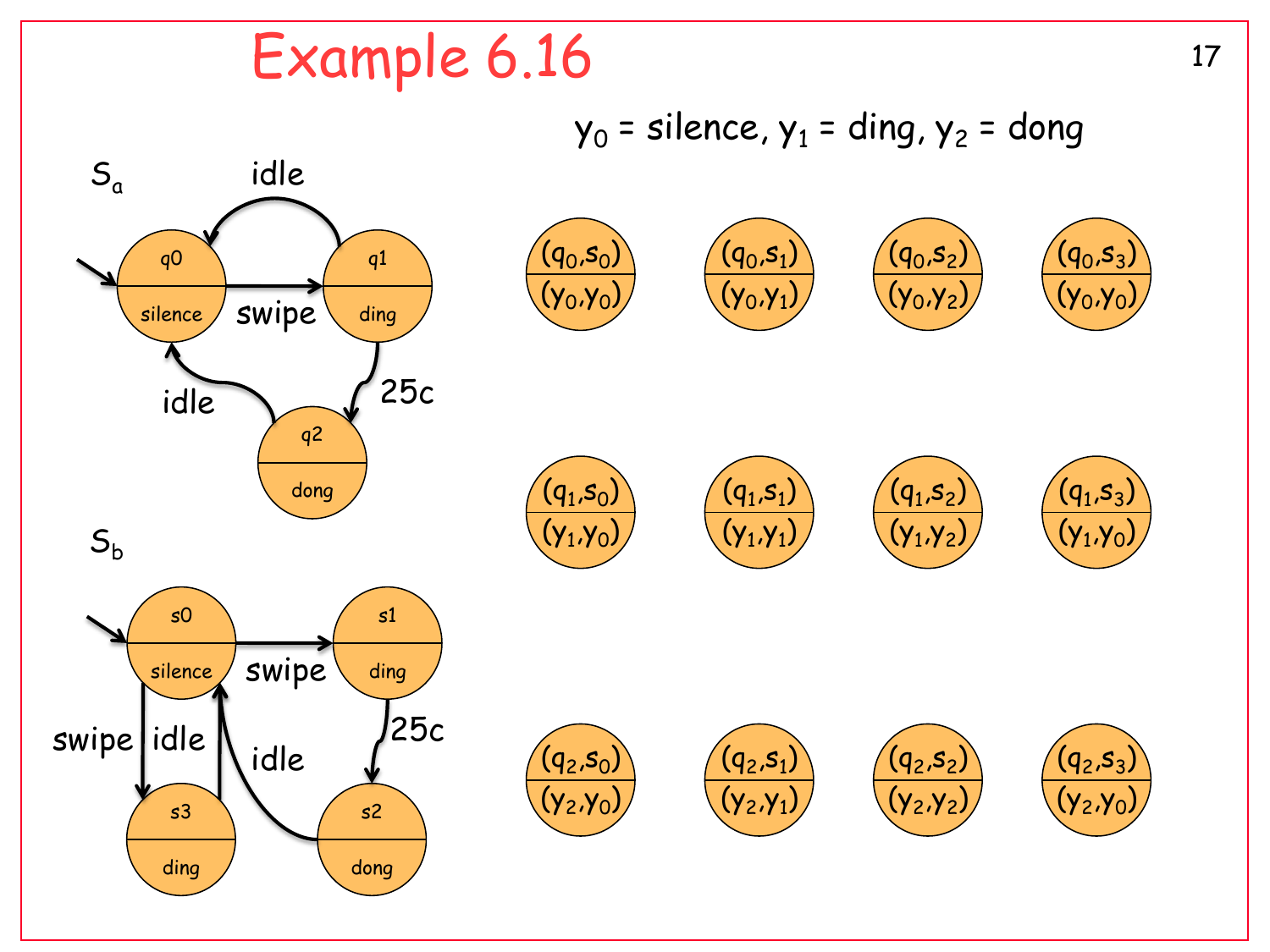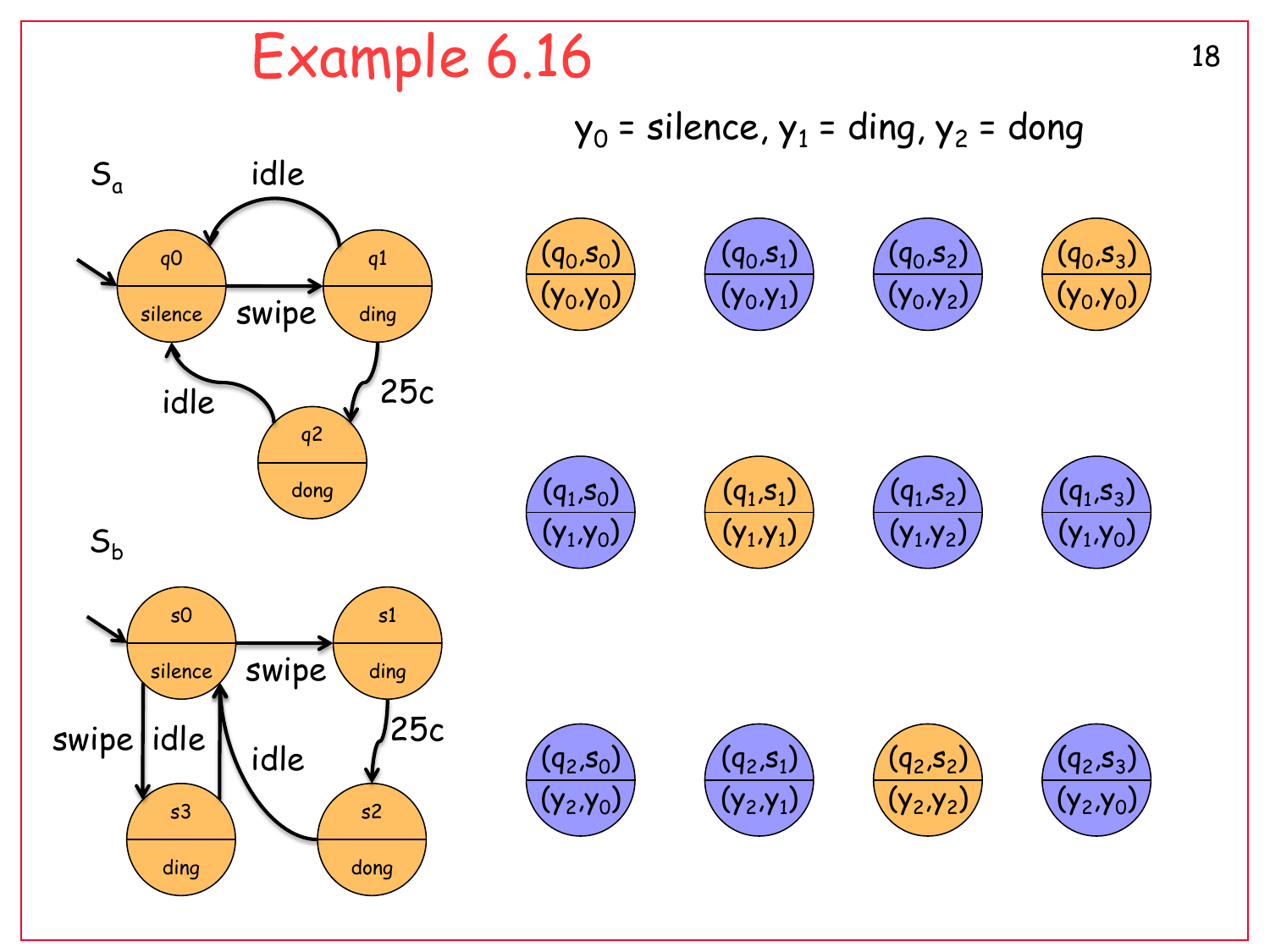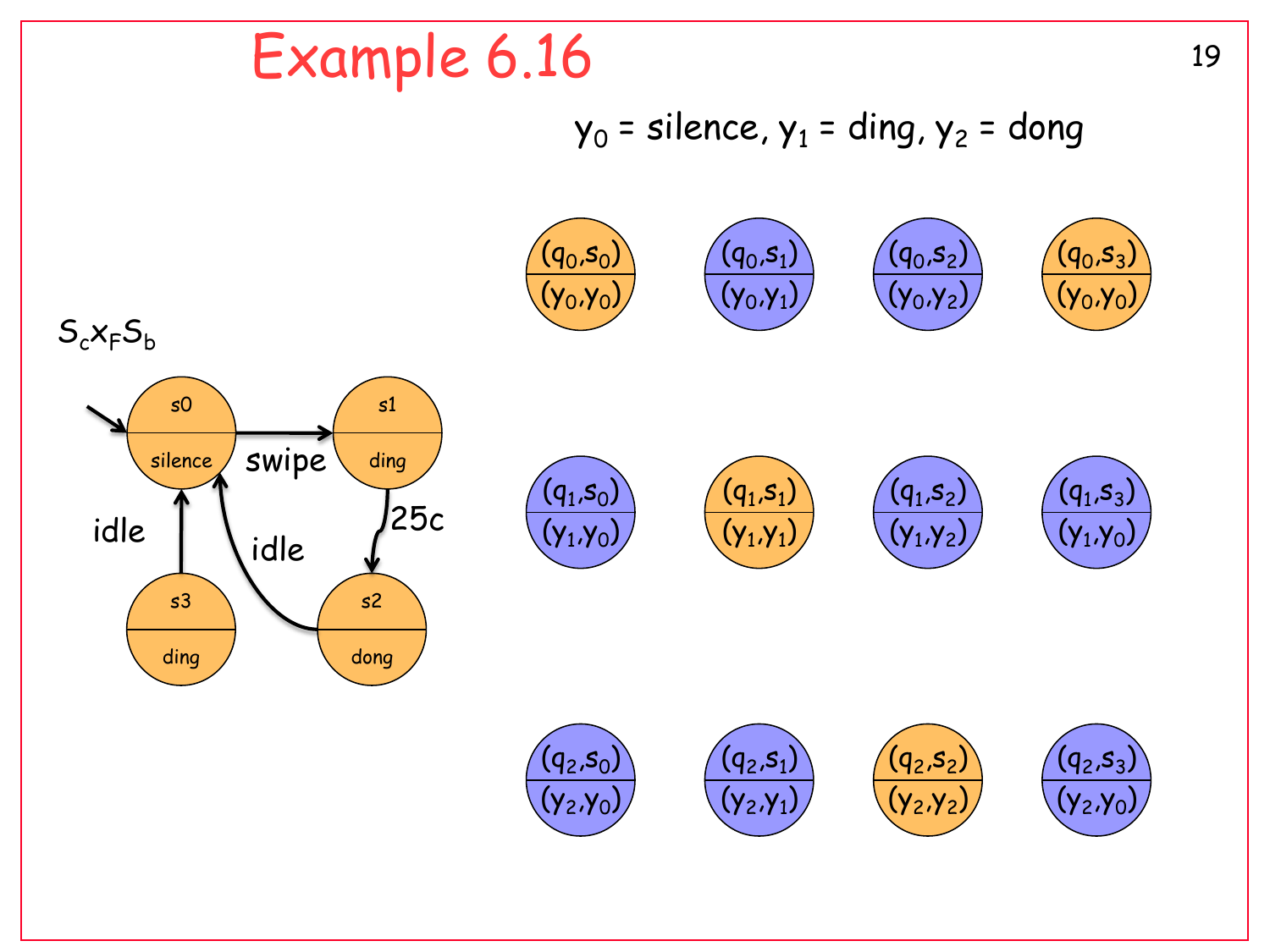# <sup>20</sup> Similarity games

- (Bisimulation game) Consider  $S_a$  and the specification  $S_b$ with Y $_{\mathrm{a}}$  = Y $_{\mathrm{b}}$ . Does there exist controller S $_{\mathrm{c}}$  s.t.
	- 1. S<sup>c</sup> is feedback composable with S<sup>a</sup>
	- 2.  $S_c x_F S_a \approx_S S_b$
- A bisimulation game is solvable when  $S_c$  exists